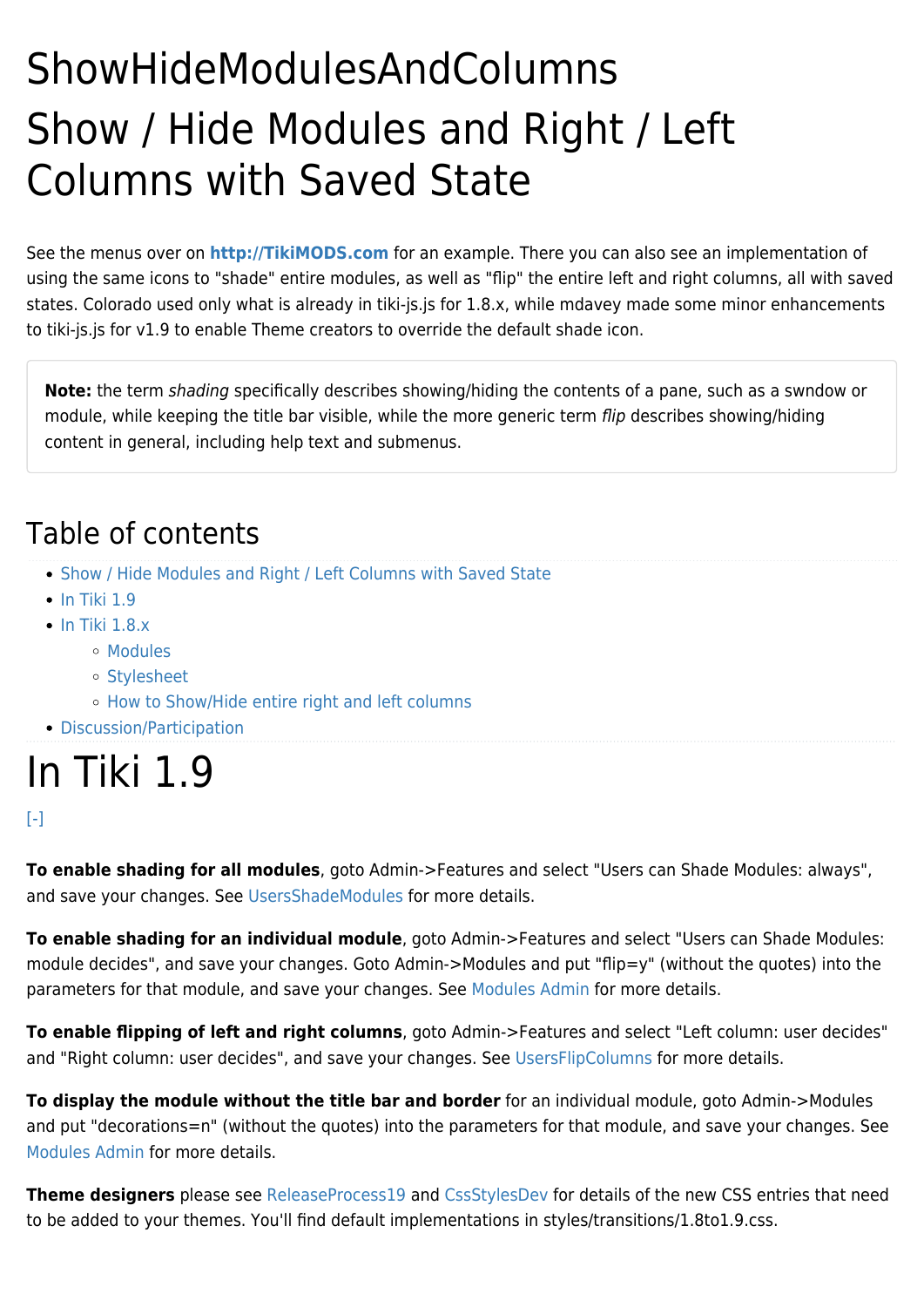# In Tiki 1.8.x

 $[ - ]$ 

## Modules

[\[-\]](#page--1-0)

**OK here is** an example of a module. I used the **Last Changes** module because most of us use it on our sites. I also included some default input text and the Hot Key for quick focus using ALT-C:

 $\pmb{\times}$ 

-- [colorado](https://tiki.org/Colorado)

### Stylesheet

 $[ - ]$ 

BELOW IS WHAT I HAVE IN MY STYLESHEETS FOR THE FLIPPING MODULES:

```
div.box {
overflow : hidden;
font-size : 10px;
text-align: left;
}
div.box-title {
background-image: url(blackdesk/menucap.png);
border: 0px;
color: #FFFFFF;
font-size: 10px;
font-weight: bold;
width: 100%;
margin : 0px;
padding:5px 2px 6px 6px;
}
div.box-title table {
width: 100%;
}
div.box-data {
overflow: hidden;
color: white;
margin-left: 5px;
margin-right: 5px;
```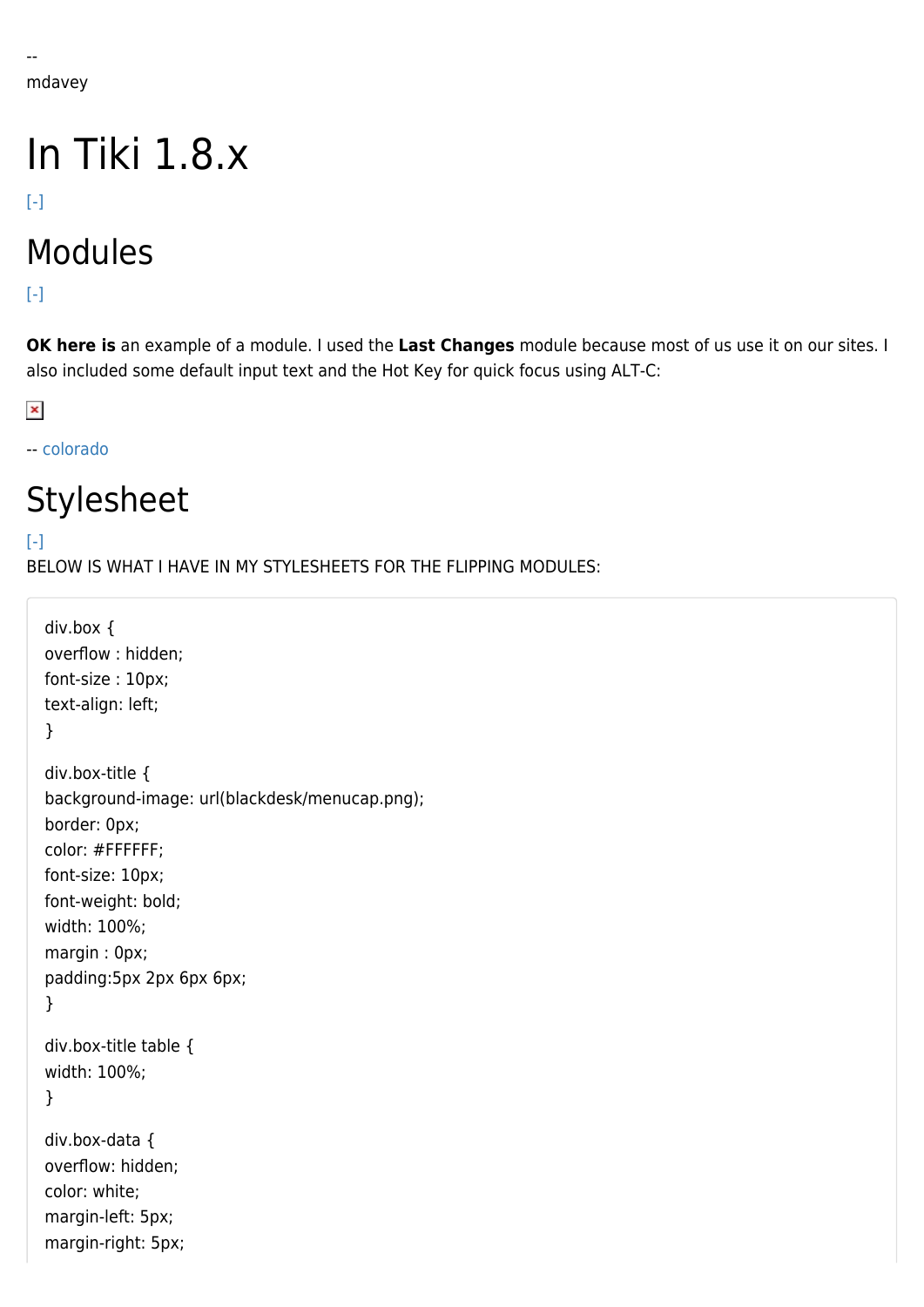```
font-family: Verdana, Helvetica;
font-size: 10px;
width: 170px;
border-left : 1px solid #330099;
border-right : 1px solid #330099;
border-bottom : 1px solid #330099;
background-color: #000000;
}
.flipmodtitle {
color: #FFFFFF;
font-size: 10px;
font-weight: bold;
text-decoration: none;
}
.flipmodtitle a, .flipmodtitle:link, .flipmodtitle:active, .flipmodtitle:visited {
color: #FFFFFF;
font-size: 10px;
font-weight: bold;
text-decoration: none;
}
.flipmodtitle:hover {
color: #FFFFFF;
text-decoration: underline;
}
.flipmodimage {
border:0px;
float:right;
padding-right:10px;
margin-left:0px;
}
.flip-data {
overflow : hidden;
padding: 5px;
margin : 0px;
border-left : 1px solid #330099;
border-right : 1px solid #330099;
border-bottom : 1px solid #330099;
background-color: #000000;
}
```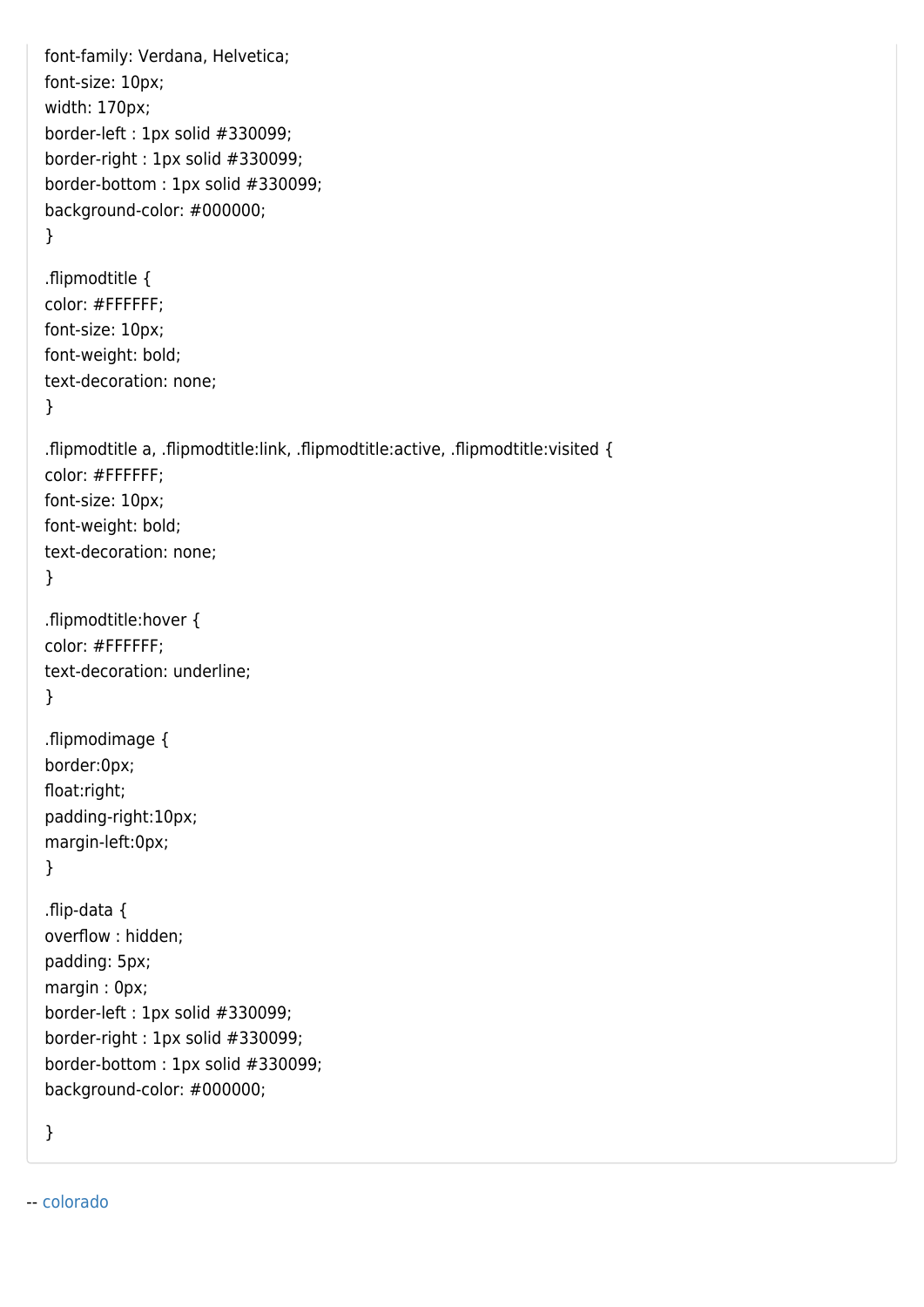### How to Show/Hide entire right and left columns

 $[-]$ 

Here's the <div id="tiki-mid"> section of my tiki.tpl template file.

 $\pmb{\times}$ 

-- [Colorado](https://tiki.org/Colorado)

# Discussion/Participation

### $[-]$

### Show/Hide module contents

The following styles override one or more modules and don't currently have module shading (flip show/hide content):

- $rac{1}{2}$
- moreneat
- mose
- neat
- simple
- tiki
- damian

Please let [mdavey](https://tiki.org/tiki-editpage.php?page=UserPageMDavey) know if you think one or more of these themes should be updated and he'll gladly make the changes. Alternatively you could pop into [Willow'Connecting To IRC](https://tiki.org/Connecting-To-IRC#tikiwiki) and mention it there.

NOTE: Currently the method above does not collapse the menus completely - a certain amount of space is left between the module title bars that you can't remove by adjustments to the style sheets (at least I could not make it work). The method below DOES collapse the menus all the way, with no space between the menu titles when collapsed. Maybe mdavey or someone else can fix this? — Colorado **-- Fixed**

**mdavey u rock!** Now how about instead of just the little icon, make click anywhere in the title bar (or at least also clicking on the title text) flip the menu? (P.S. Love the "decorations" option!) — [Colorado](https://tiki.org/Colorado)

making the text clickable would be problematic. Various modules use a link on the title already. Examples include last\_modif\_pages and user\_bookmarks. Double-click the module's titlebar to show/hide module contents (I chose double-click to keep things consistent with Gnome/KDE) - mdavey

#### Show/Hide entire left/right columns

The following styles override tiki.tpl and won't have flip left/right modules (flip entire left/right columns) when mdavey commits:

• blank